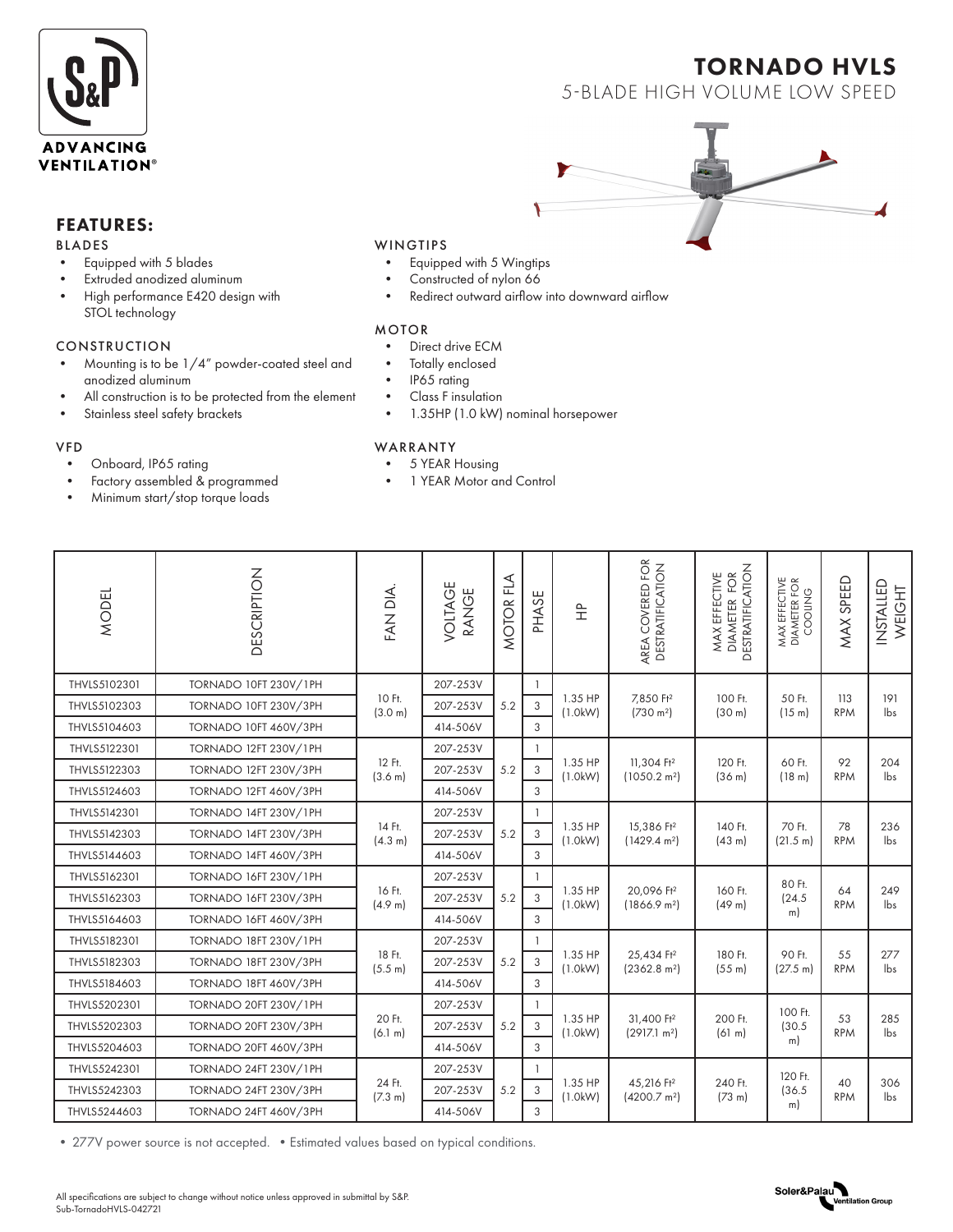# TORNADO HVLS 5-BLADE HIGH VOLUME LOW SPEED



## SAFETY CLEARANCES AND DROP HEIGHT

| <b>MODEL</b> | DIAMETER [U]   | SIDE [V] | <b>ABOVE</b><br>[W] | <b>BELOW</b><br>[X] | MIN.<br><b>BLADE</b><br><b>HEIGHT</b><br>[Y] | <b>BLADE DROP</b><br><b>HEIGHT</b> [Z] |
|--------------|----------------|----------|---------------------|---------------------|----------------------------------------------|----------------------------------------|
| THVLS510     | 10 Ft. (3.0 m) | 18"      | 33"                 | 18"                 | 10'                                          | 38"                                    |
| THVLS512     | 12 Ft. (3.6 m) | 22"      | 33"                 | 22"                 | 10'                                          | 38"                                    |
| THVLS514     | 14 Ft. (4.3 m) | 26"      | 33"                 | 26"                 | 10'                                          | 38"                                    |
| THVLS516     | 16 Ft. (4.9 m) | 30"      | 33"                 | 30"                 | 10'                                          | 40"                                    |
| THVLS518     | 18 Ft. (5.5 m) | 33"      | 33"                 | 33"                 | 10'                                          | 43"                                    |
| THVLS520     | 20 Ft. (6.1 m) | 36"      | 33"                 | 36"                 | 10'                                          | 45"                                    |
| THVLS524     | 24 Ft. (7.3 m) | 44"      | 33"                 | 44"                 | 10'                                          | 49"                                    |

## **SAFETY CLEARANCES & DROP HEIGHT**



•All dimensions are based on a standard 1'extension bar.

## MAX EFFECTIVE DIAMETER FOR COOLING

| <b>DISTANCE FROM CENTER</b> | <b>AIR VELOCITY3</b>           | <b>COOLING</b><br><b>SENSATION3</b>      |
|-----------------------------|--------------------------------|------------------------------------------|
| $0' - 40'$ (0 - 12.2m)      | 620 - 900 fpm<br>$3 - 4.5$ m/s | $14 - 15^{\circ}F$<br>$8 - 10^{\circ}$ C |
| $40' - 80'$ (12.2 - 24.4m)  | 340 - 620 fpm<br>$1.7 - 3$ m/s | $9 - 15$ °F<br>$5 - 8^{\circ}$ C         |
| 80' - 120' (24.4-36.6m)     | 0 - 340 fpm<br>$0 - 1.7$ m     | $0 - 9^{\circ}F$<br>$0 - 5^{\circ}$ C    |

•Stated values are estimations based on standard installation at maximum power. Values such as building layout, obstructions, ceiling height, and drop ceiling height may effect these numbers.



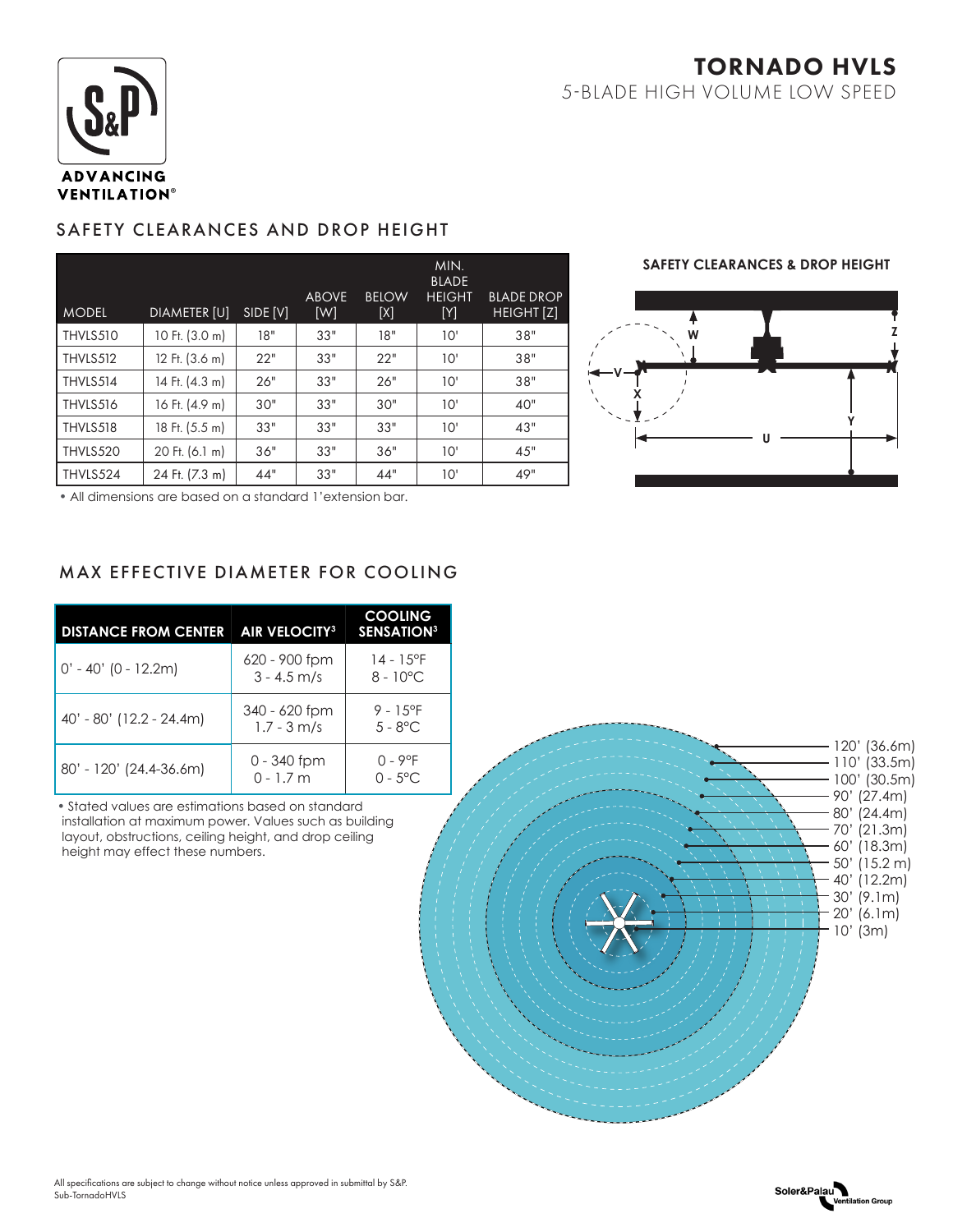# TORNADO HVLS 5-BLADE HIGH VOLUME LOW SPEED



# TORNADO INSTALLATION